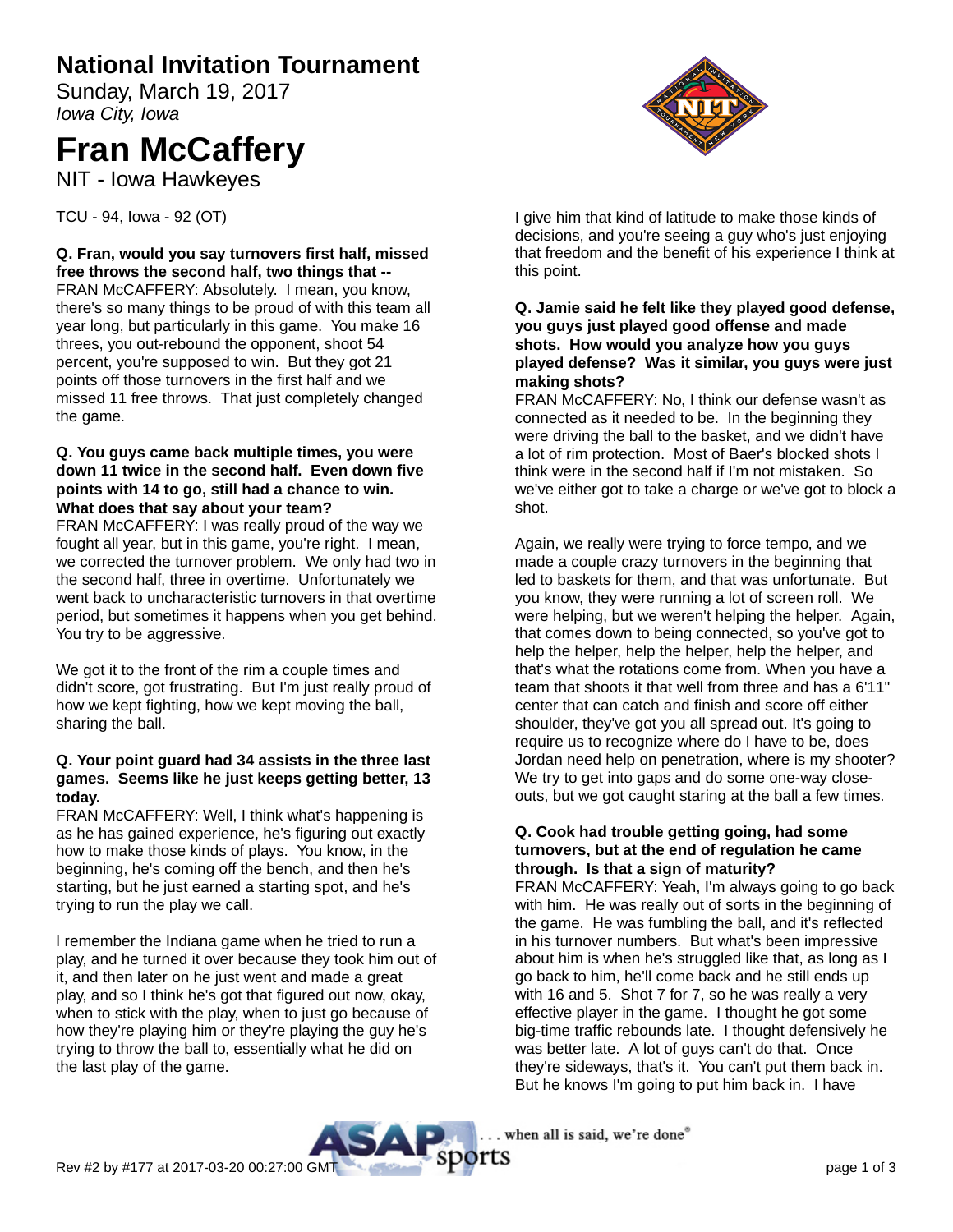confidence in him, and little by little, he'll get it figured out.

# **Q. Your defense, I know it's not the way you wanted to end the season, but how far did you guys come with the young group on the floor?**

FRAN McCAFFERY: Well, I think a long way. If you remember, and not many people in this room were in Florida. Our defense in Florida was as bad as I've ever been around. I felt terrible that my staff and I hadn't done a better job getting those guys to play better defense. You know, we were scoring the ball. Obviously didn't do it against Virginia but did it against Memphis and some other games. We couldn't stop anybody; couldn't stop them in transition, couldn't stop them in zone, couldn't stop them in man. I thought the Iowa State game was a turning point for us, and our defense became better. We were really locked into the game plan. I think they did a much better job as the season progressed in that area.

Came apart a couple times on the road in the Big Ten early. Sometimes you've got to learn from that. And from that point forward, we were a lot better. Today we didn't get much from our changing defenses. We didn't get many turnovers. They handled the ball well. They've got a lot of guards that can pass and catch, and they've got a lot of shot makers.

# **Q. What's your final memory going to be of Peter Jok?**

FRAN McCAFFERY: The thing about Pete that I love, and a lot has been said and written that he's here because I stuck with him. What I said to him just now, I said, Pete, you stuck with yourself. He had a tough journey. It was well over 12 months. When he came back, he was not himself. He did not look good. I was at the game and saw him get a shot blocked by a sixfoot guy, and he was as down as he could be, wondered if you could ever put it together, and he just kept working. I had seen him before and knew he could play, and we stuck with him, but he stuck with himself, kept working, and ends up leading the state in scoring, Mr. Basketball, and the rest is history, comes here and has a fabulous career. So I'm really proud of him, and again, when you get to know somebody like you do in recruiting, his character is tremendous, and I said to him, I said, a lot of the players in this room are here because you hosted them on their visit. They all wanted to play with Pete. They all respected Pete. They all listened to what he had to say, and as a coaching staff, you really appreciate that.

Leadership manifests itself in a lot of different ways. It's in practice, it's in the locker room, it's on the road, it's in tight games, but it's in the off-season, and it's in recruiting. What do we do off the floor? What do we do to stay connected as a group in the off-season?

And he's always been a guy that's in the gym all the time, so they just follow his lead, and our guys are in the gym all the time. That's why we have the practice facility. That's made a tremendous difference in our ability to build this program.

# **Q. What did you think of the crowd?**

FRAN McCAFFERY: Oh, the crowd was fabulous. It was electric. It was -- I mean, they were all in every possession. I think that's what you appreciate as a player and as a coach. You know, they didn't just cheer when we made a run. They cheered the whole game, every time we did something well, when we got behind, and that's what you need. You need that energy level then, and that's what I'm so thankful for, for this crowd these last two games and all season.

#### **Q. When you look big picture, you had to replace 392 starts coming into this year, you had five, maybe six freshmen coming in. It's going to be a journey. It's going to be a climb --**

FRAN McCAFFERY: That's exactly what it was. You're absolutely right. That's exactly what it was. There's incredible highs and some lows, and you think a guy turned the corner and then he starts making some freshman mistakes again. The key is to stay positive with them. Challenge them, hold them accountable, which I did early, a couple timeouts I got after them pretty good, but then come back and put your arms around them and trust them, give them another shot, and you know they're going to keep getting better, and I think we've seen tremendous growth from a very young team because we've got a lot of guys that were freshmen, we've got a lot of guys that were sophomores and didn't play a lot because of those 392 starts that you're referring to. Look at Baer and Ahmad Wagner in particular, Brady Ellingson. Those guys all had tremendous years, and they're just going to keep getting better.

## **Q. What do you tell the younger guys after this game wraps up?**

FRAN McCAFFERY: I'm proud of them, I love them, and we've got to go back to work. You know, we're not going to take any time. We're going to get back in the gym. We've got an opportunity I think to have a really good team, but the only way that's going to happen is if we keep fighting and keep working, and it starts immediately. Off-season conditioning, summer workouts, we get extra practices and we're going to take our team overseas. That will be an opportunity for us to grow together, to assimilate our new players into that group, and play some games overseas, and I think as a result, we'll benefit greatly.

**Q. Was a big part of this year unexpected for you, or did they kind of play about how you thought?**